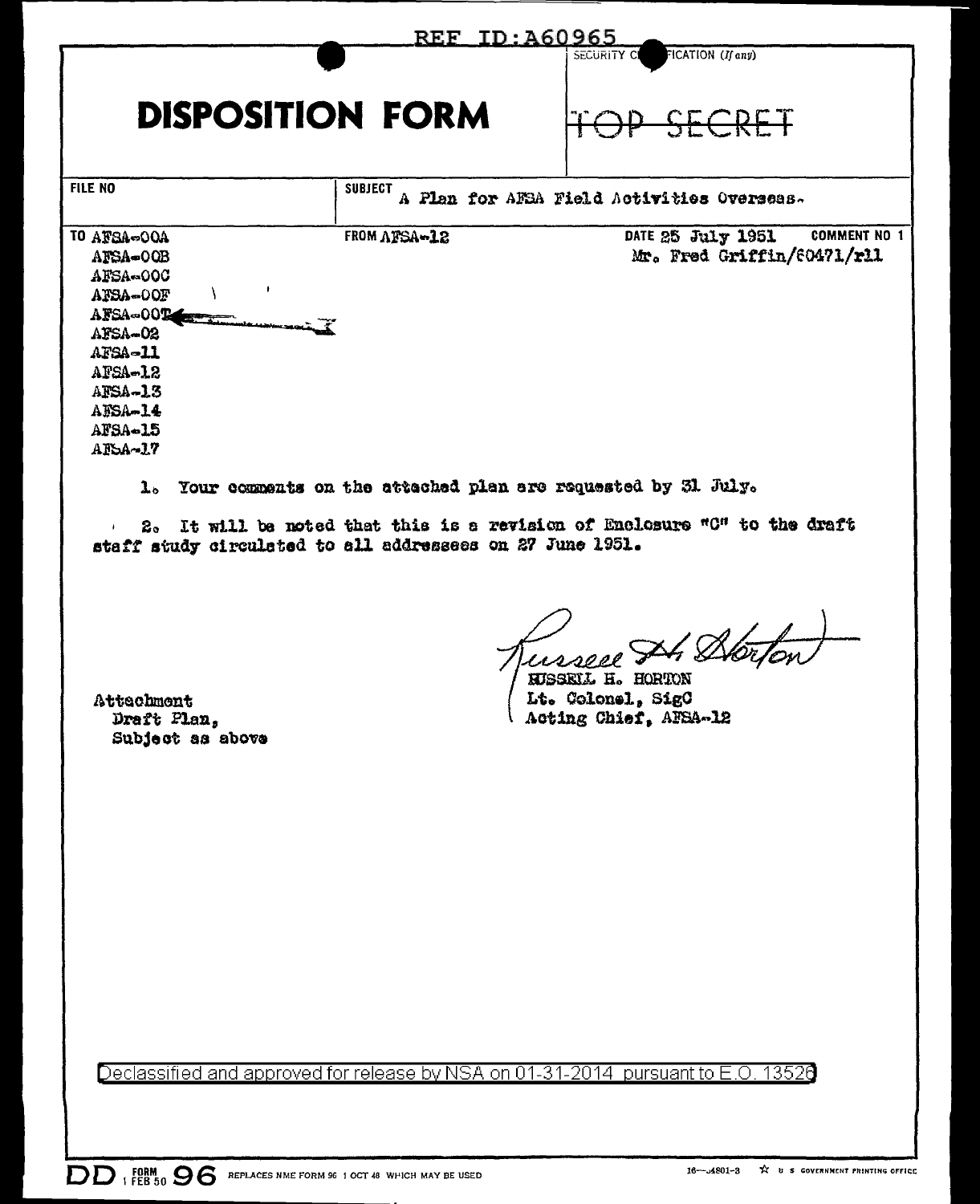



PAGE

#### A FLAN FOR ATSA FIELD ACTIVITIES OVERSEAS

#### TABLE OF CONTENTS

#### TITLE

 $\bar{I}$ 

| Enclosure "A" |     | <b>Mission</b>     | 2 |
|---------------|-----|--------------------|---|
| Enclosure "B" |     | <b>Composition</b> | з |
| Enclosure "C" |     | Oporations         | 4 |
| Eaclosure     | uDa | Logistic Support   | 8 |

 $\bullet$ 

 $-2 -$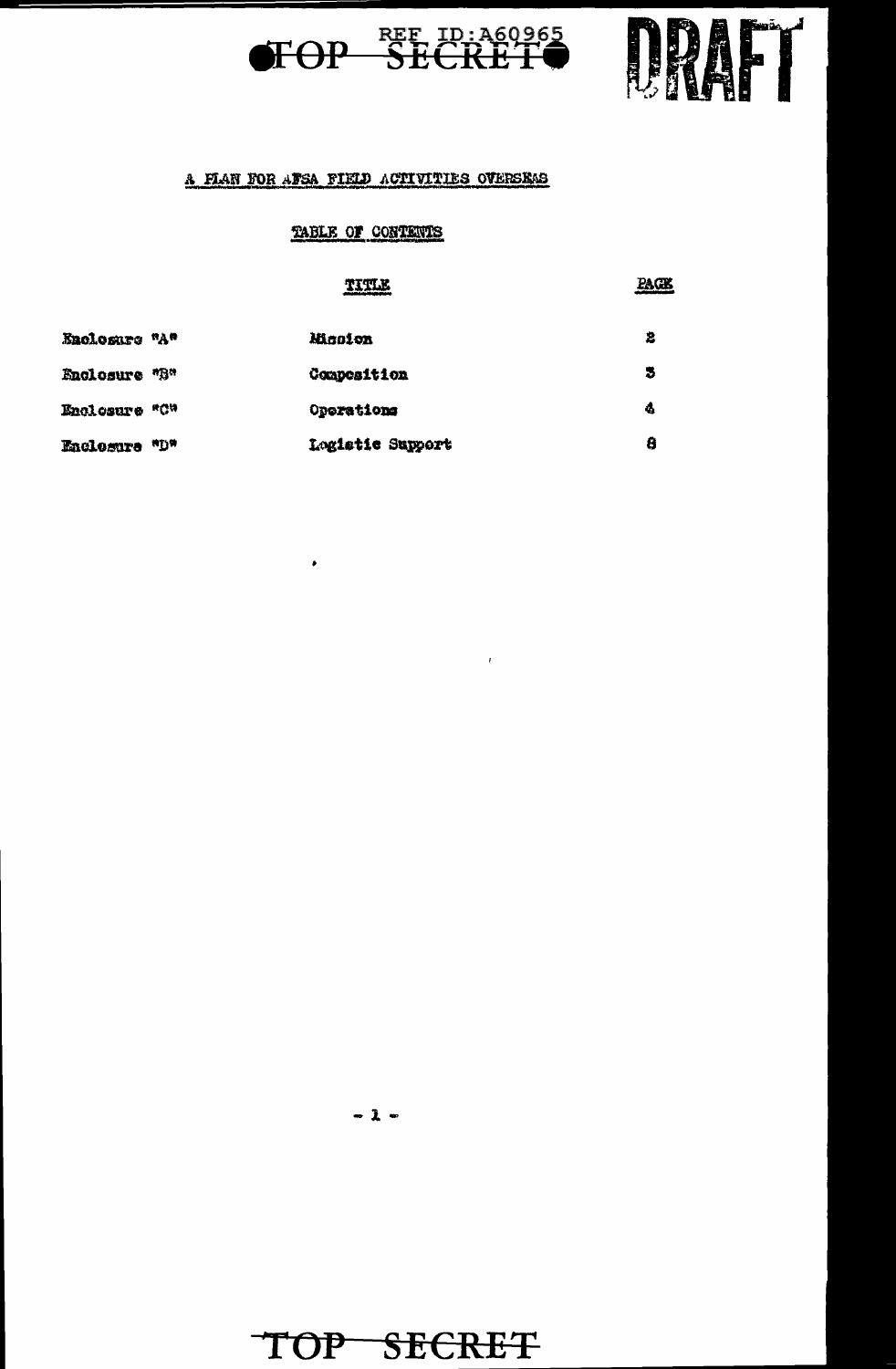

#### ENCLOSURE "A"

#### **MISSION**

The mission of an AFSA Field Activity will be to:

1. Coordinate the operations of Sarvice COMINT activities in the area; coordinate these activities with those of AFSA; and, coordinate these activities with the COMINT activities of any foreign power in the area with whom COMINT colleboration is authorized by the United States Communications Intelligence Board (USCIB) or the Joint Chiefs of Staff.

2. Provide technical support, including specialized training and personnel, to Service COMINT activities in the area.

3. Conduct field solution and exploitation, within its capabilities and as directed by the Director, AFSA, on material obtained from intercept in the area of its location, whenever it is determined by joint agreement that such solution and exploitation is beyond the capabilities of individual-Service units in the area and that such solution and exploitation can be most effectively and efficiently accomplished in the AFSA Field Activity.

4. Conduct eryptologic interregation of prisoners of war or other foreign personnel, and conduct the integrated collection and examination of captured cryptologic documents and equipment, in the area.

5. Support any Unified Commander in the area as required by him, and provide COMINT information which it produces to authorized recipients in intograted, Unified, and individual Sarvice commends in the area.

 $-2 -$ 

Enclosure "A"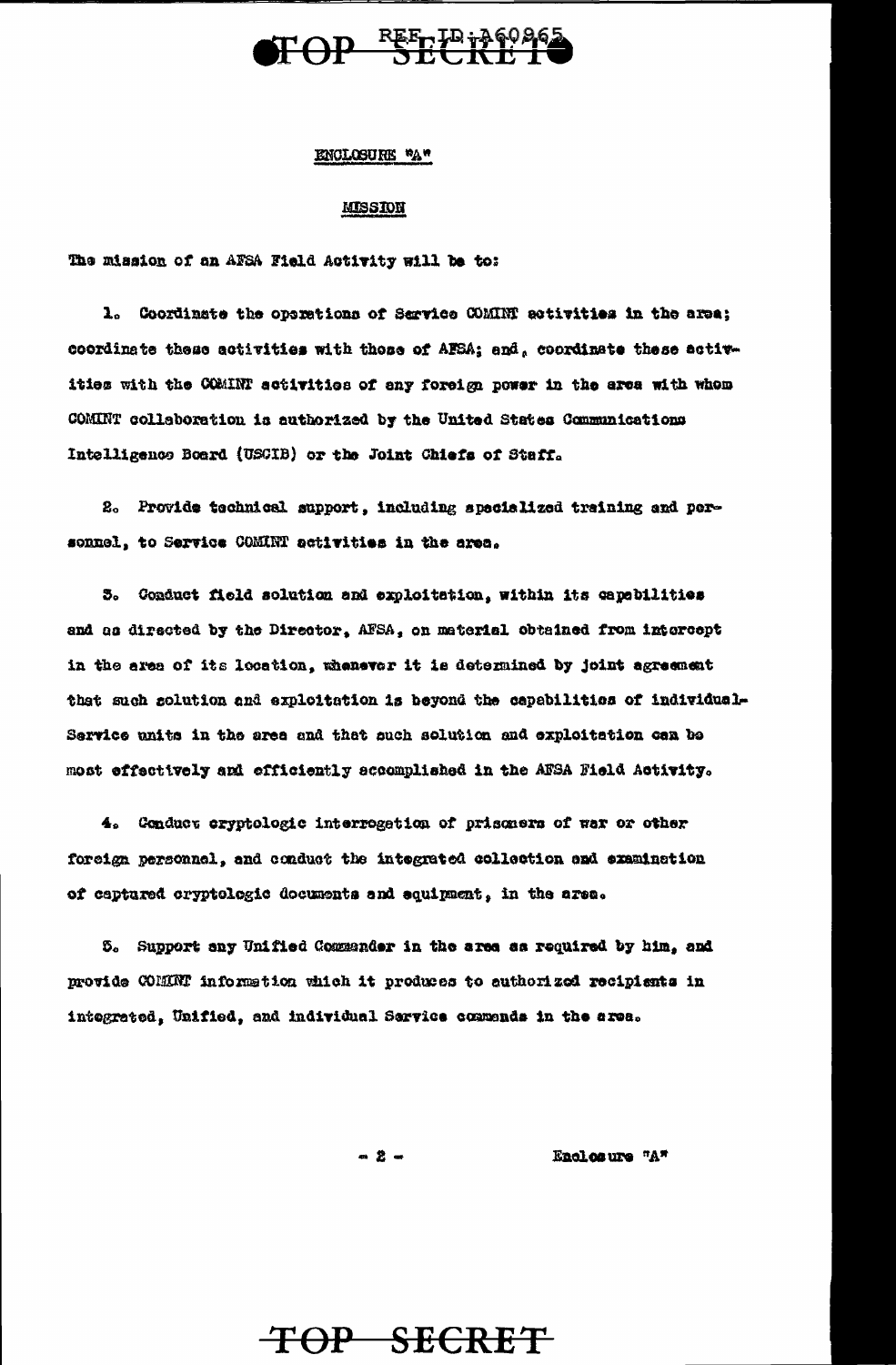

#### ENCLOSURE "B"

#### COMPOSITION

1. All officers and personnel of an AFSA Field Activity will be selected from military and civilian personnel assigned to AFSA.

2. An AFSA Field Activity will consist of:

a. An officer-in-charge selected by the Director, AFSA, in accordence with the principle of primary Service interest in the area, as described in paragraph 5 of the Appendix to Enclosure "A" to J.G.S. 1259/27.

b. Two assistent officers-in-charge, one from each of the other two Services, also selected by the Director, AFSA.

e. Adequate technical personnel from the cuthorized strength of AFSA to carry out the operations described in Enclosure "C", including personnel for coordination functions, communications, intercept control, traffic analysis, cryptanalysis, machine operations, translation, and information and collateral activities.

d. Such communications and specialized equipment as are required to carry out the operations described in Enclosure "C".

 $-5-$ 

TOP SECRET

Enclosure "B"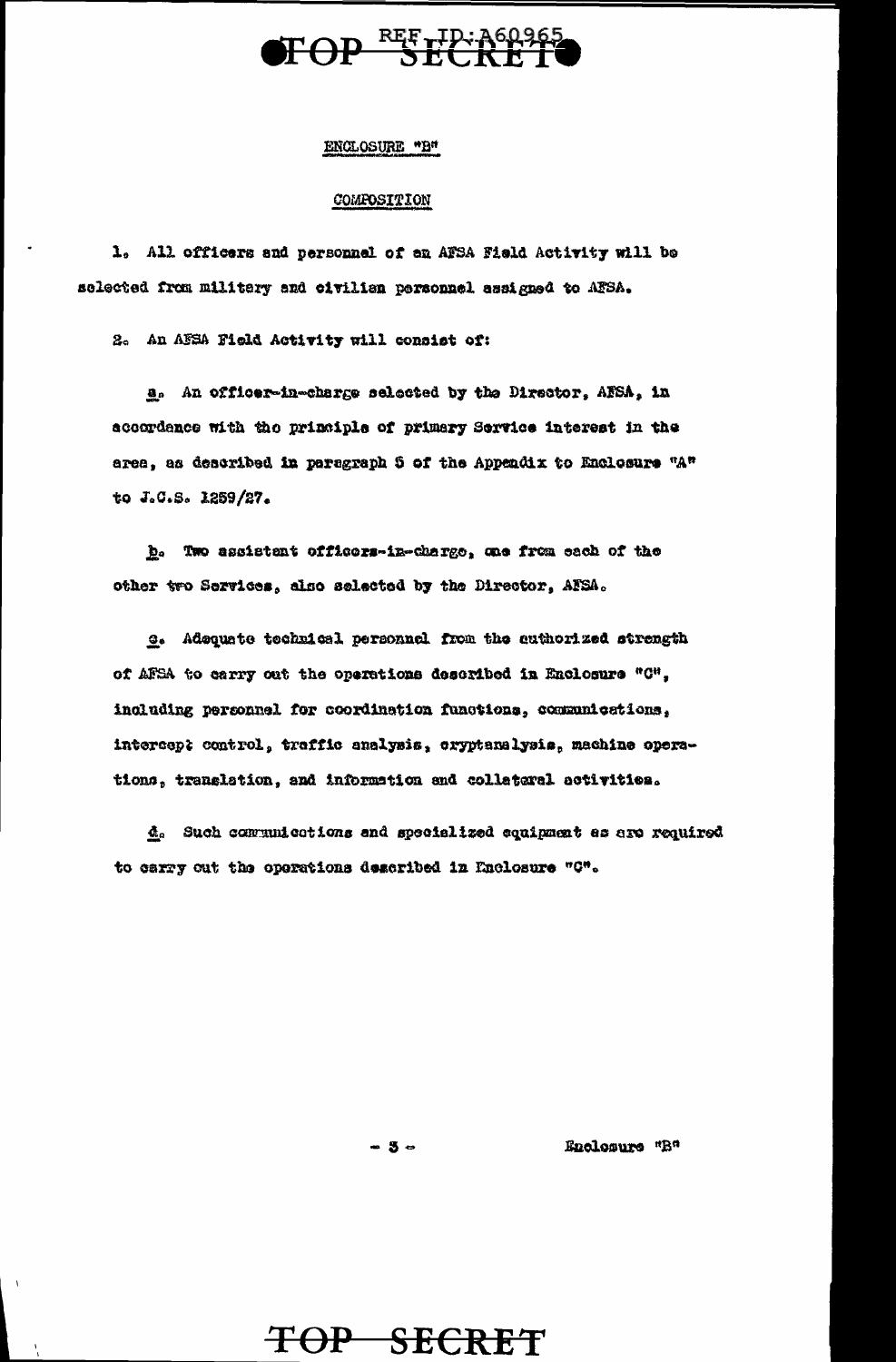

#### ENCLOSURE "O"

#### **OPERATIONS**

1. An AFSA Field Activity will:

a. Coordinate the COMINT activities of AFSA and the AFSA Field Activity with those of the individual Services in the area. Such coordination is to have as its principal purpose the goal of placing COMINT production as close as practicable to the field commander who will utilize the COMINT product operationally, with adequate insurance that this product will also be available to any Unified or Service commander in the area who may require it.

b. Coordinate all Service COMINT activities in the area, in order to insure that the full benefits of COMINT are available to all commanders in the area. Such coordination will consist of recommendations to the Service COMNT activities concerning the utilization of intercept and processing resources, and concerning the exchange of personnel, equipment, techniques, and technical information (keys, codebooks, casebook information, traffic analysis data, etc.) enong the Sorvices. If coordinating recommendations are not effective, the recommendations shall be presented to the Unified Commender in the area or his designated intelligence officer. Matters unresolved by this procedure shall be presented to AFSAC through the Director, AFSA.

e. Provide technical support and technical information including specialized training, specialized equipment, and technical personnel to all Service field processing units in the area. This assistance will normally be provided upon the request of and through the senior

> $\frac{1}{2}$   $\frac{1}{2}$   $\frac{1}{2}$ Enclosure "C"

## TOP SECRET

 $\setminus$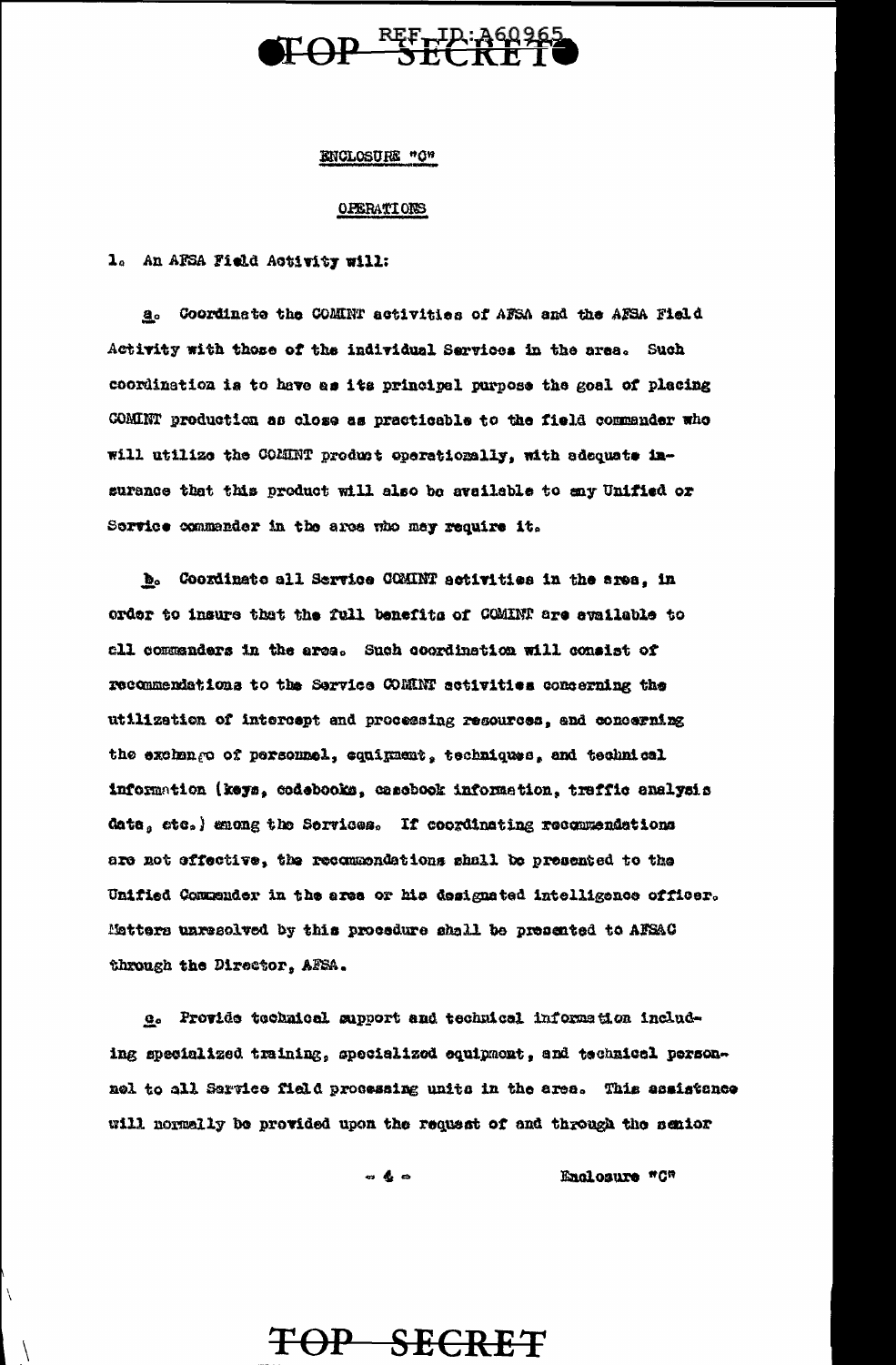# TOP REF. IDiy 460965

cryptologic unit of the requesting Service in the area, and will be distributed as equitably as possible, with due regard to the operational and strategic interest, and to the COMINT effort, of the individual Services in an area.

d. Advise the Unified or Service commanders in the area on COMINT matters.

e. Provide the personnel and staff to perform such functions as are required by the Director, AFSA, in his capacity as USCIB Coordinator. These functions will include the authoritative coordination of all COMINT liaison in the area between U.S. units or personnel with those of any collaborating foreign power. The Officer-in-Charge of an AFSA Field Activity will normally be empowered to act for the USCIB Coordinator, in accordance with current USCIB policies, on all metters affecting COMINT liaison.

L. Interrogste prisoners of war and other foreign personnel in the area who may have information of value to any U.S. COMINT activity, and forward the results of such interrogations through appropriate Service and AFSA channels; and conduct the integrated collection and oxamination of captured cryptologic documents and equipment in the area.

R. Exercise intercept control for the Director, AFSA, over such local intercept sources as may be allocated to the AFSA Field Activity by the Director, AFSA, from those controlled by AFSA.

h. Ferform cryptanalytic operations (isolation, identification, and solution), as may be suthorized by the Director, AFSA, upon pertinent traffic intercepted in the area of its location.

i. Within its copabilities and as authorized by the Director, AFSA, perform traffic analysis upon, and otherwise exploit for intelligence purposes (including decryption and translation), all foreign communications intercepted under direction of the AFSA Field Activity or referred to it by Service field COMINT activities or by

TOP SECRET<sup>Enclosure</sup> "C"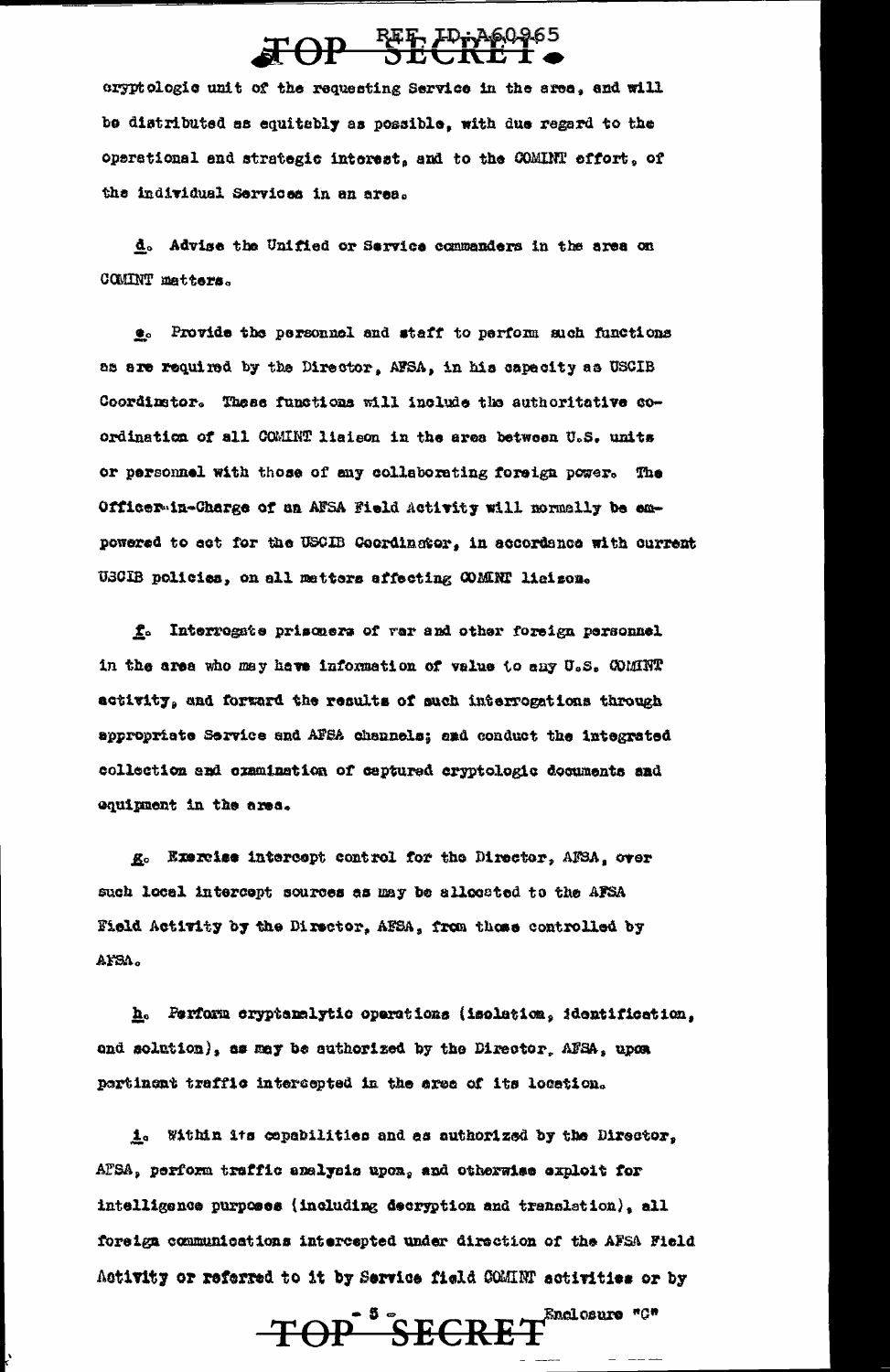### **REF ID: A60965** FOP SECRETO

AFSA, or as required by the intelligence interests of a Unified Commander or an individual U.S. Service commander in the area.

1. Perform centralized plotting of direction-finding operations in the area.

k. Perform radio-finger-printing analysis upon all available targets in the area.

1. Distribute the final product of the operations of the AFSA Field Activity to the Special Security Officer or other designated intelligence officer of the Unified or Service commanders in the **ares.** 

m. Muintain and operate an information and collateral service for its own tochaical personnel and for interpretive personnel of the intelligence units whom it serves, and meintain contact with local decutiont conters of all Services to obtain such collateral information.

n. Maintain and operate ancillary facilities unique to, or having unique application to, COMINT processing (specialized IBM equipment, specialized electronic equipment, specialized photographic equipment, otc.).

2. Control and logistic support of each AFSA Field Activity will be as agreed in each specific instance between the Director, AFSA, and the Unified Commander near whose Headquarters the activity is losated. Personnel and fecilities may be assigned temporarily to the operational control of individual Service oryptologic units in the area, as mutually

> $-6-$ Enclosure "C"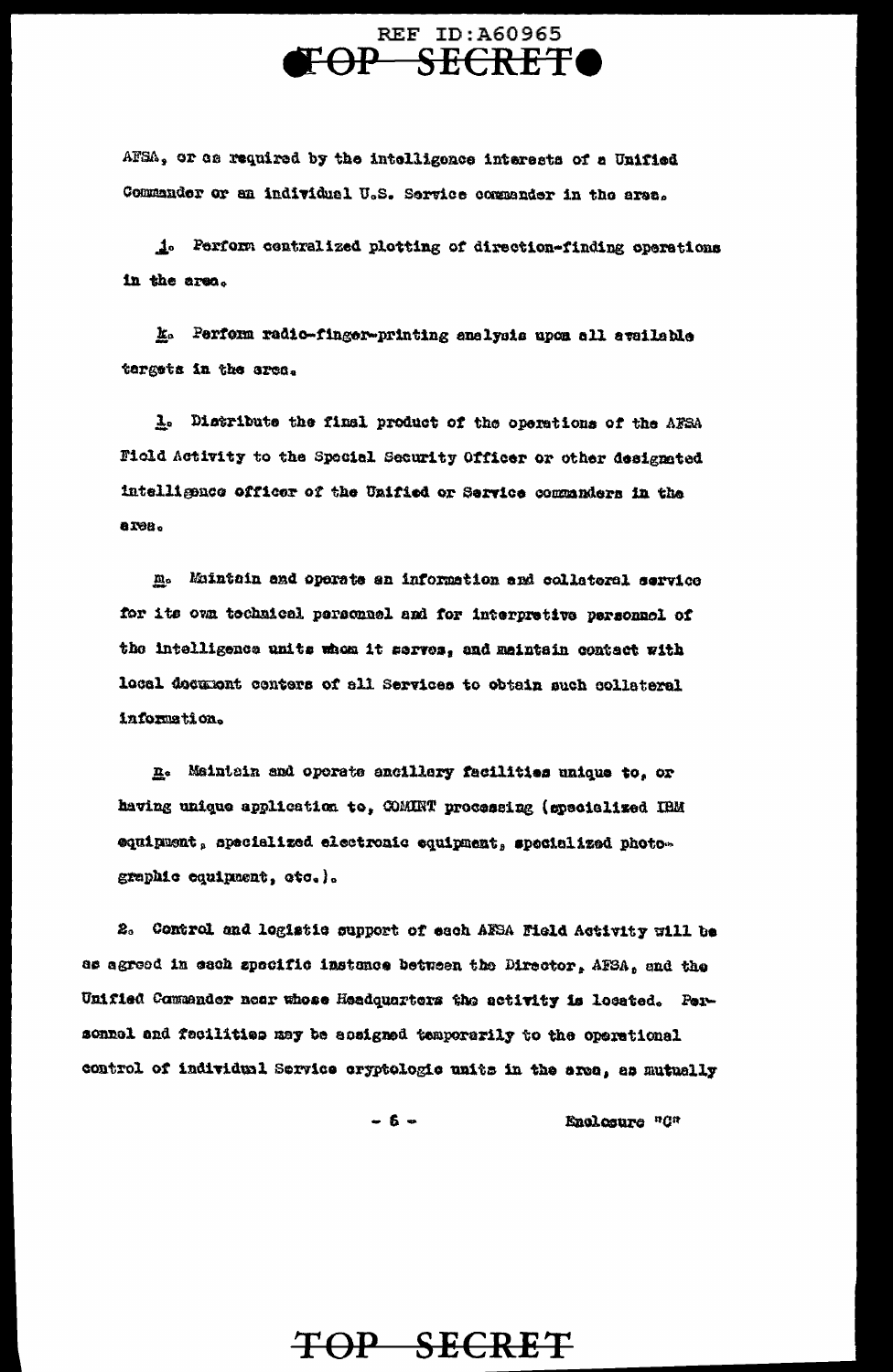

agreed. AFSA Field Activities will not exercise operational control or direction over Service COMINT activities, except over those intercept positions allocated to AFSA and those activities temporarily placed under operational control of an AFSA Field Activity by a Service.

5. AESA Field Activities will provide COMINT support directly to Unified and Service commanders in a general area, which may or may not coincide with those of a Service or Unified Commend.

4. Upon establishment of an AFSA Field Activity in an area, it will absorb any AFSA Field Weather Processing Unit (FWPU) in that area.

5. AESA Field Activities will communicate and exchange COMENT material directly with each other and with AFSA Headquarters and with Service COMINT field organizations.

 $-7 -$ 

Enclosure "C"

TOP SECRET